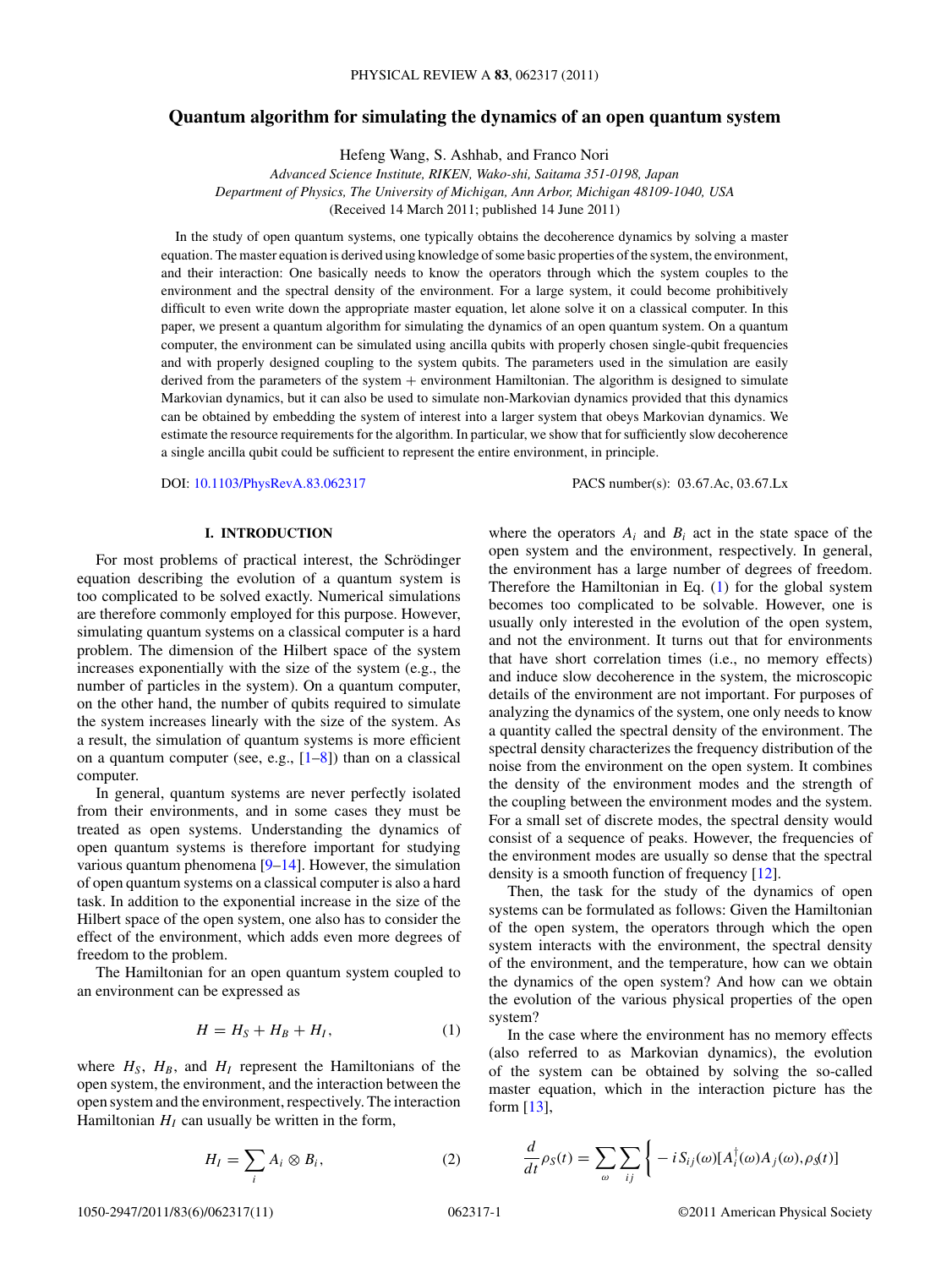<span id="page-1-0"></span>
$$
+\gamma_{ij}(\omega)\bigg\{A_j(\omega)\rho_S(t)A_i^{\dagger}(\omega)\n-\frac{1}{2}[A_i^{\dagger}(\omega)A_j(\omega),\rho_S(t)]_+\bigg\}\bigg\},
$$
\n(3)

where  $\rho_S(t)$  represents the density matrix of the open system, and  $A_i(\omega)$  is the decomposition of the operator  $A_i$  into eigenprojectors of the Hamiltonian  $H<sub>S</sub>$ . The operator  $A<sub>i</sub>$ represents the *i*th operator that acts in the state space of the open system in the interaction Hamiltonian as shown in Eq. [\(2\)](#page-0-0). The operators  $A_i(\omega)$  can be very complicated in matrix form depending on the details of the open system. The coefficients  $S_{ij}(\omega)$  are given [\[13\]](#page-9-0) by

$$
S_{ij}(\omega) = \frac{1}{2i} \bigg[ \int_0^\infty dt e^{i\omega t} \langle B_i^\dagger(t) B_j(0) \rangle - \int_0^\infty dt e^{-i\omega t} \langle B_i^\dagger(0) B_j(t) \rangle \bigg], \tag{4}
$$

where

$$
B_i(t) = \exp(i H_B t) B_i \exp(-i H_B t), \tag{5}
$$

and we have set  $\hbar = 1$ . The operator  $B_i$  represents the *i*th operator that acts in the state space of the environment in the interaction Hamiltonian as shown in Eq. [\(2\)](#page-0-0). The non-negative quantities  $\gamma_{ii}(\omega)$  play the role of decay rates for different decay channels of the open system and are given in terms of certain correlation functions of the environment [\[13\]](#page-9-0):

$$
\gamma_{ij}(\omega) = \int_{-\infty}^{+\infty} dt \ e^{i\omega t} \langle B_i^{\dagger}(t) B_j(0) \rangle.
$$
 (6)

If one were to try to simulate the dynamics of a large open quantum system on a classical computer, one would be faced with the problem that the number of basis states grows exponentially with the size of the open system. The master equation that describes the dynamics of the open system becomes too complicated to be exactly solvable, and sometimes it is even practically impossible to derive the master equation. One natural possibility for tackling such problems is therefore to use quantum simulation.

There has been some work on the quantum simulation of open systems in the literature. In Ref. [\[15\]](#page-9-0), the authors suggested an approach for simulating the Markovian dynamics of an open quantum system on a quantum computer. They showed that the simulation of the Markovian dynamics can be reduced to building generators for a Markovian semigroup. However, as mentioned above, the generator for the Markovian semigroup can be difficult to obtain for a large system. In Ref. [\[16\]](#page-9-0), an approach for preparing the thermal equilibrium state of an open quantum system was suggested. Small-scale open system quantum simulators have also been demonstrated experimentally [\[17,18\]](#page-10-0).

In this paper, by extending the approach of Ref. [\[16\]](#page-9-0), we present a quantum algorithm for simulating the Markovian dynamics of an open system given the following information: the Hamiltonian of the open system, the operators through which the open system interacts with the environment, the spectral density of the environment, and the temperature. This information forms the input of the simulation.

The structure of this work is as follows: In Sec.  $II$ , we present an algorithm for simulating the dynamics of an open quantum system. In Sec. [III,](#page-6-0) we estimate the resource requirements for the algorithm. In Sec. [IV,](#page-7-0) we provide an example for the algorithm. We close with a conclusion section.

## **II. THEORETICAL DESCRIPTION OF THE ALGORITHM**

In general, there are three steps in simulating the dynamics of an open system on a quantum computer: first, preparing the initial state (see, e.g.,  $[19-24]$ ) of the open system and the environment; second, implementing the dynamics on the open system, and finally reading out the state of the open system. We will focus on the step of implementing the dynamics of the open system, and briefly describe the other two steps of the algorithm in Sec. II.C since they have been discussed in the literature.

### **A. Constructing a model Hamiltonian for the global system**

In general, the details related to the environment in Eq.  $(1)$ are unknown. However, as mentioned above, one does not need to know all these details in order to obtain the system dynamics. One therefore has a good amount of freedom in constructing a model Hamiltonian for the environment. One could therefore say that under the Born-Markov approximation the spectral density is the only piece of information that one needs to know about the environment (see, e.g., Refs. [\[12,14\]](#page-9-0)). Therefore, as long as the spectral density of the model environment matches that of the real environment, the effect on the system will be the same.

In theoretical studies it is common to model the environment by a bath of harmonic oscillators. For an open system in such an environment, the environment Hamiltonian takes the form,

$$
H_B = \sum_k \omega_k \left( b_k^\dagger b_k + \frac{1}{2} \right),\tag{7}
$$

and the interaction Hamiltonian can be expressed as

$$
H_{I} = \sum_{k} c_{k} \widetilde{A}_{k} \otimes (b_{k}^{\dagger} + b_{k}), \qquad (8)
$$

where  $b_k^{\dagger}$  ( $b_k$ ) are the creation (annihilation) operators of the environment modes;  $\omega_k$  are the frequencies of the environment modes and  $c_k$  are the coupling coefficients between the open system and the environment modes;  $A_k$  are operators that act in the state space of the open system and depend on the coupling mechanism between the open system and the environment. For a set of discrete modes, the spectral density is usually written as [\[12\]](#page-9-0)

$$
J(\omega) = \frac{\pi}{2} \sum_{k} \frac{c_k^2}{m_k \omega_k} \delta(\omega - \omega_k), \tag{9}
$$

where  $m_k$  is the mass of the *k*th oscillator. The  $\delta$  in Eq. (9) is not restricted to infinitely sharp *δ* functions, but to *δ*-function approximants.

For purposes of simulating the dynamics of an open quantum system on a digital quantum computer (which is based on two-state qubits), it is probably more natural to model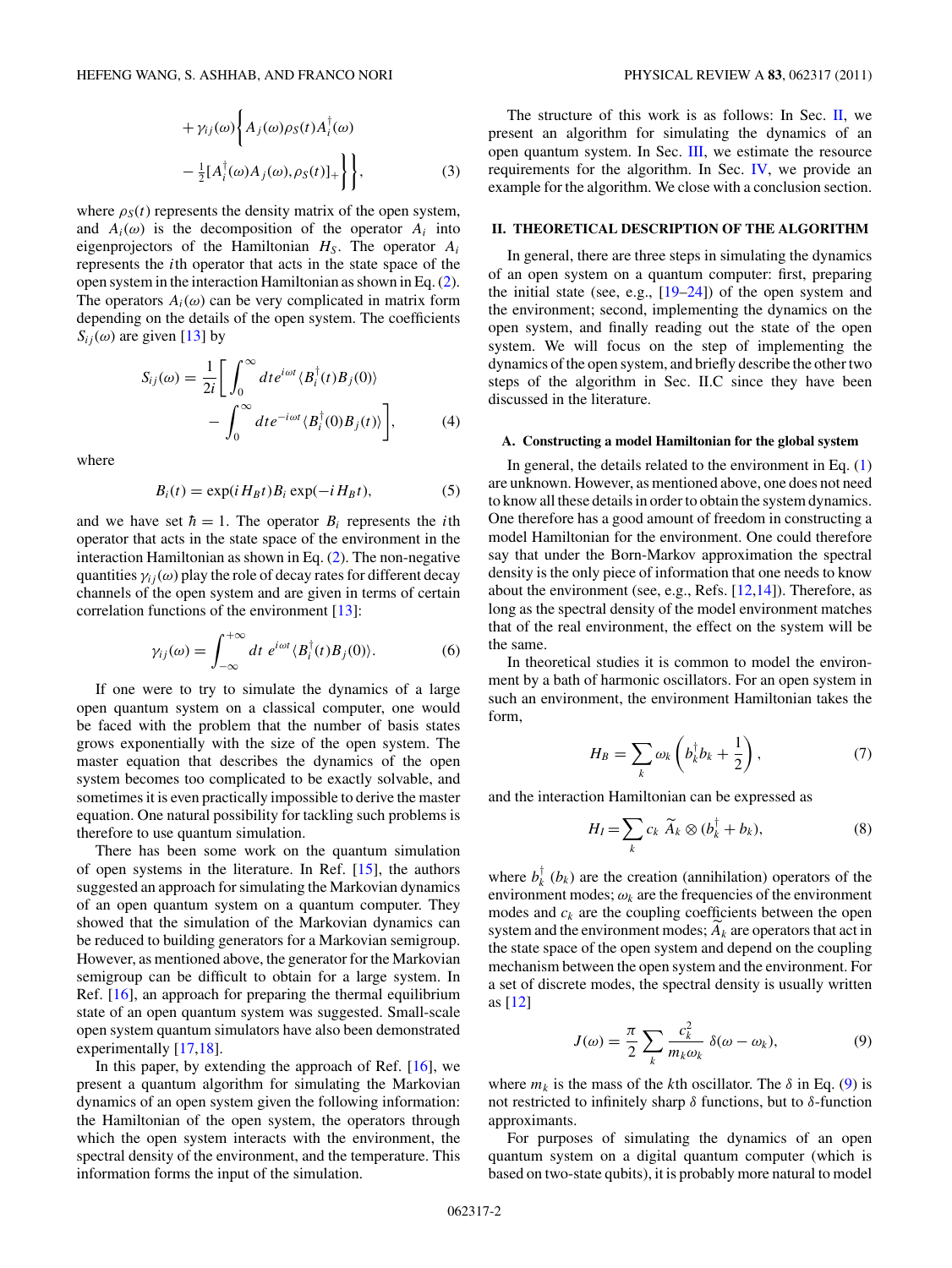<span id="page-2-0"></span>the environment as a bath of two-level systems or spin-1*/*2 particles. Such models are also sometimes used in theoretical studies (see, e.g., [\[25,26\]](#page-10-0)). For an open system in a spin bath, the environment Hamiltonian and the interaction Hamiltonian can be expressed in the form,

$$
H_B = \frac{1}{2} \sum_k \omega_k \sigma_k^z, \qquad (10)
$$

and

$$
H_I = \frac{1}{2} \sum_k c_k \widetilde{A}_k \otimes (g_r \sigma_k^x + g_\varphi \sigma_k^z), \qquad (11)
$$

respectively, where  $\sigma_k^x$  and  $\sigma_k^z$  are the Pauli operators, and  $g_r$ and  $g_\varphi$  are coefficients that describe the relative size of the transverse coupling and the longitudinal coupling to the open system. The transverse component induces relaxation, whereas the longitudinal component induces pure dephasing. As will be explained in Sec. II.D, there is a simple alternative method for simulating pure dephasing. We therefore take  $g_r = 1$  and  $g_{\varphi} = 0$ . The spectral density can then be expressed as [\[25\]](#page-10-0)

$$
J(\omega) = \pi \sum_{k} c_k^2 \, \delta(\omega - \omega_k). \tag{12}
$$

The difference between Eq.  $(9)$  and Eq.  $(12)$  is mostly a matter of convention.

The environment mode frequencies  $\omega_k$  and the coupling coefficients  $c_k$  can be determined as follows: We discretize the frequency spectrum of the environment modes in the full frequency range from  $\omega_{\text{min}}$  to  $\omega_{\text{max}}$  into *d* elements where each element has a width *ω*:

$$
\Delta \omega = \frac{\omega_{\text{max}} - \omega_{\text{min}}}{d}.
$$
\n(13)

Correspondingly, the spectral density of the environment,  $J(\omega)$ , is discretized and has the value  $J(\omega_k)$  for the *k*th element, where  $\omega_k$  is the frequency of the *k*th element that represents the *k*th environment mode. For a given  $\omega_k$ , by making the following approximation,

$$
\int_{\omega_k - \Delta\omega/2}^{\omega_k + \Delta\omega/2} J(\omega) d\omega \approx J(\omega_k) \Delta\omega = \pi c_k^2, \qquad (14)
$$

the corresponding coupling coefficient  $c_k$  between the  $k$ th element and the open system can be obtained. Then the model Hamiltonian is constructed based on the given information of the global system and will be used in the implementation of the algorithm.

#### **B. Simulating the Markovian dynamics of an open system**

The dynamics of the open system is described by the evolution of the reduced density matrix obtained by tracing out the environment degrees of freedom from the density matrix of the global system:

$$
\rho_S(t) = \text{Tr}_B[\rho(t)],\tag{15}
$$

where  $\rho_S(t)$  and  $\rho(t)$  are the density matrices of the open system and the global system, respectively. The density matrix  $\rho(t)$  undergoes unitary evolution,

$$
\rho(t) = U(t, t_0) \rho(t_0) U^{\dagger}(t, t_0), \tag{16}
$$

where

$$
U(t,t_0) = \exp[-iH(t-t_0)].
$$
 (17)

Ideally, the dynamics of the open system can be obtained by coupling the open system to an environment that has a large number of particles, letting it evolve, and reading out the state of the open system. In practice, on a digital quantum computer that has a limited number of qubits, it is impossible to represent all the particles of a typical environment. Therefore we have to use an alternative technique to simulate the dynamics of the open system in a large environment.

The large size of the environment plays a crucial role in justifying the Markovian approximation. Under this approximation, the typical time during which the internal correlations of the environment related to the effects of the open system exist,  $\tau_R$ , is much shorter than the characteristic relaxation time of the open system,  $\tau_s$ ; as a result, the influence of the open system on the environment is small and can be ignored. Therefore, the state of the global system at any time *t* can be approximately described by the tensor product [\[13\]](#page-9-0):

$$
\rho(t) \approx \rho_S(t) \otimes \rho_B^{\text{th}},\tag{18}
$$

where  $\rho_B^{\text{th}}$  is the thermal equilibrium state of the environment and can be written as

$$
\rho_B^{\text{th}} = \sum_j P_j |j\rangle\langle j|, j = 1, \dots, L = 2^d, \tag{19}
$$

with

$$
P_j = \frac{e^{-\beta E_j}}{Z},\tag{20}
$$

and  $|j\rangle$  ( $E_j$ ) are the eigenvectors (eigenvalues) of the environment Hamiltonian  $H_B$ ,  $Z$  is the partition function,

$$
Z = \sum_{j=1}^{L} e^{-\beta E_j},\tag{21}
$$

where  $\beta = 1/k_B T$ ,  $k_B$  is the Boltzmann constant, and *T* is the temperature. Note that in the absence of interactions between the environment qubits, the eigenstates  $|j\rangle$  can be written as a tensor product of the states of the environment qubits:

$$
|j\rangle = |j_1\rangle \otimes |j_2\rangle \otimes \cdots \otimes |j_d\rangle, \tag{22}
$$

and the eigenvalues  $E_j$  can be written as a sum of the eigenvalues of the Hamiltonians of the environment qubits for the corresponding eigenstate  $|j\rangle$ ,

$$
E_j = E(j_1) + E(j_2) + \dots + E(j_d). \tag{23}
$$

As a result, the thermal-equilibrium state of the environment is a tensor product of the thermal-equilibrium states of the individual qubits:

$$
\rho_B^{\text{th}} = \rho_1^{\text{th}} \otimes \rho_2^{\text{th}} \otimes \cdots \otimes \rho_d^{\text{th}},\tag{24}
$$

where

$$
\rho_k^{\text{th}} = (1 - p_k)|0\rangle\langle 0| + p_k|1\rangle\langle 1|,\tag{25}
$$

denotes the thermal equilibrium state of the *k*th environment qubit and

$$
p_k = \frac{1}{1 + e^{\beta \omega_k}}.\tag{26}
$$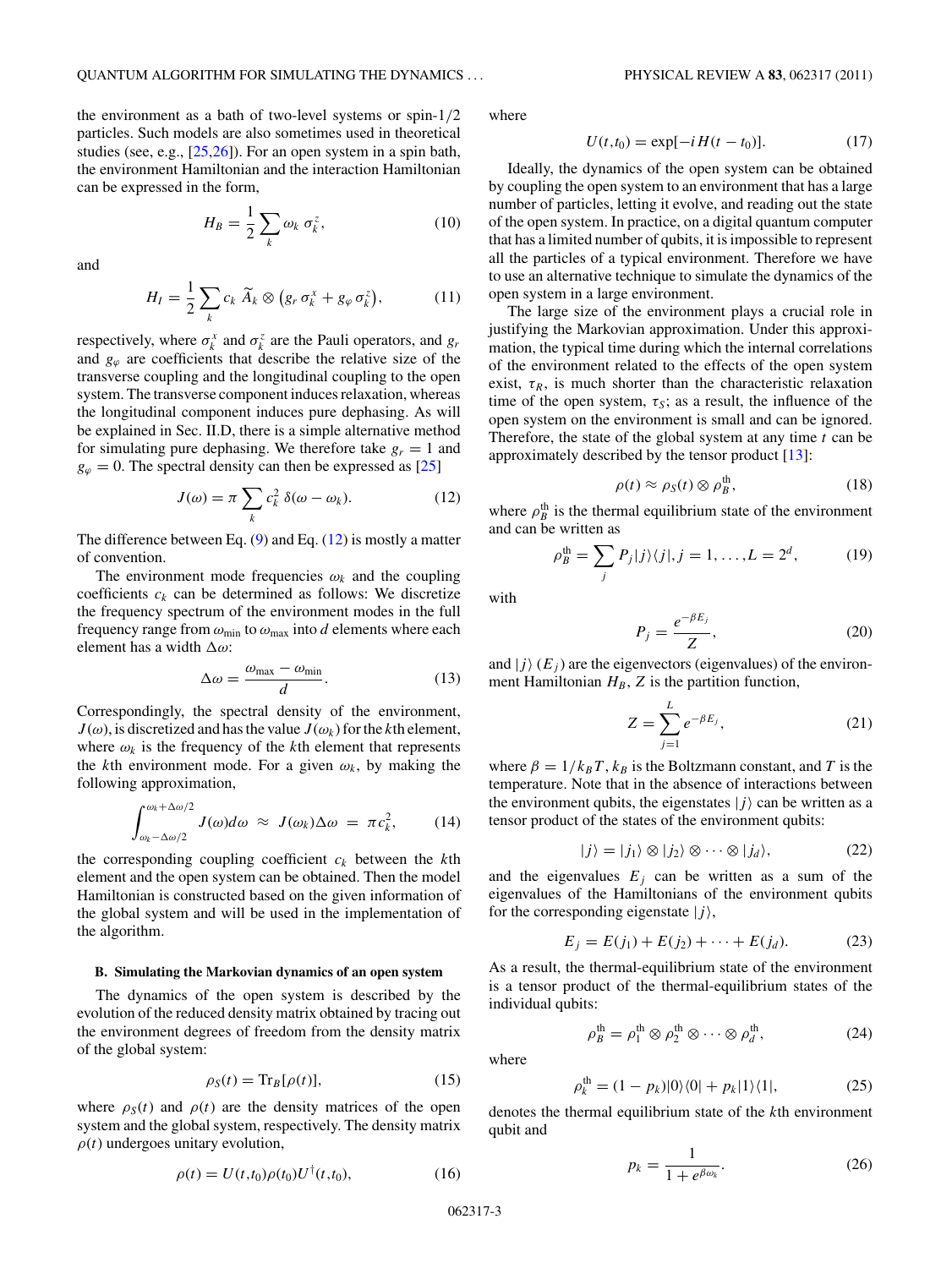<span id="page-3-0"></span>

FIG. 1. (Color online) (a) Quantum circuit for simulating the Markovian dynamics of an open quantum system coupled to a time-independent environment. The first register represents the open system and the second register represents the environment. (b) Quantum circuit for simulating the Markovian dynamics of an open system coupled to a time-dependent environment.

An alternative method that can be used to obtain the Markovian approximation for a relatively small environment is to frequently force it back into its thermal-equilibrium state. This process can be implemented relatively easily on a quantum computer, where one has full access to all the qubits. The procedure for simulating the Markovian dynamics of the open system is therefore as follows: Set the environment to its thermal equilibrium state, couple the open system to the environment modes, and let the global system evolve for some time, then reset the state of the environment to its thermal equilibrium state. Repeat this process many times and then read out the state of the open system. Mathematically, the evolution of the open system in one step is expressed as

$$
\rho_S^{(j+1)}[(j+1)\tau] = \text{Tr}_B[U(\tau)\rho^j(j\tau)U^{\dagger}(\tau), \ j = 0, 1, 2, \dots, \tag{27}
$$

where  $\rho^{j}(j\tau) = \rho_{S}^{j} \otimes \rho_{B}^{th}$ .

Based on the above analysis, the evolution of the open system can be simulated as follows on a quantum computer [see Fig. 1(a)]: Prepare two quantum registers  $R_S$  and  $R_B$  to represent the open system and the environment, respectively.

(1) On the quantum register  $R<sub>S</sub>$ , prepare the initial state of the open system.

(2) On the quantum register  $R_B$ , prepare the thermal equilibrium state of the environment.

(3) Implement the unitary operation  $U(\tau) = \exp(-i H \tau)$  on the registers  $R_S$  and  $R_B$ , where *H* is the model Hamiltonian.

(4) Repeat steps 2 and 3 a number of times.

(5) Read out the state, or the desired observable, of the register  $R<sub>S</sub>$ .

In general, the different terms in the model Hamiltonian do not commute. We therefore employ the Trotter-Suzuki formula [\[27\]](#page-10-0) for implementing the unitary operation  $U(\tau)$  =  $\exp(-iH\tau)$ ,

$$
U(\tau) = \exp[-i H \tau]
$$
  
= 
$$
\lim_{n \to \infty} [e^{-iH_S \tau/n} e^{-iH_{B_1} \tau/n} e^{-iH_{I_1} \tau/n} \dots
$$
  

$$
\times e^{-iH_{B_d} \tau/n} e^{-iH_{I_d} \tau/n}]^n
$$

$$
= \lim_{n \to \infty} [U_S(\tau/n)U_{B_1}(\tau/n)U_{I_1}(\tau/n)\cdots
$$
  
\n
$$
\times U_{B_d}(\tau/n)U_{I_d}(\tau/n)]^n
$$
  
\n
$$
\approx [U_S(\tau/n_0)U_{B_1}(\tau/n_0)U_{I_1}(\tau/n_0)\cdots
$$
  
\n
$$
\times U_{B_d}(\tau/n_0)U_{I_d}(\tau/n_0)]^{n_0},
$$
\n(28)

where  $n_0$  is a finite but large number.

In many cases, one is interested in the value of some physical properties of the open system in the thermalequilibrium state, such as various correlation functions, the partition function, etc. The thermal-equilibrium state of the open system can be obtained by repeating steps 2 and 3 until the open system reaches its thermal equilibrium state [\[16\]](#page-9-0).

Note that the steps followed in implementing the algorithm explained above are the same as those used in the algorithm of Ref. [\[16\]](#page-9-0). The goal of that work, however, is different from the goal of our work. Our algorithm simulates the dynamics whereas the algorithm of Ref. [\[16\]](#page-9-0) aims to prepare the thermal-equilibrium state of the system. This difference in the purpose of the algorithm leads to a number of further differences. For example, in our case, we have to design the interaction Hamiltonian and the parameters of the environment such that we accurately reproduce the spectral density of the environment. In Ref.  $[16]$ , one only requires that certain inequalities are satisfied in order for the environment register to act as a good environment. In other words, the exact speed of reaching thermal equilibrium is not a crucial issue in that work, as long as the thermal-equilibrium state is reached in polynomial time. In contrast, if, for example, there is some symmetry in the simulated system that prevents it from reaching the thermal-equilibrium state, then our algorithm would still be considered to work successfully if it produces the correct dynamics, even though the thermal-equilibrium state is never reached.

# *1. Time scales*

At this point we should make a few comments regarding the time scales involved in applying the algorithm. The time interval  $\tau$  should be very short compared with  $\tau_s$  (so that the state of the open system changes slightly during *τ* ). The time *τ* can be considered the memory time of the environment since the environment is reset to its thermal equilibrium state at every time interval  $\tau$ . Since the time scale for dynamics involving the system and a resonant mode of the environment is given by the inverse of *ci* times a matrix element between energy eigenstates of the system, the Markovian condition would require that *τ* must be small compared to this time scale, such that the change in the system's density matrix is small during the time  $\tau$ . When constructing the model Hamiltonian, the frequency spectrum of the environment is discretized into many elements where each element has a width *ω*. This width *ω* must be at most on the order of  $1/\tau$  to make sure that the different  $\delta$  peaks have large overlap and produce a smooth spectral density since the width of the  $\delta$  peaks is on the order of  $1/\tau$ .

Note that our algorithm can be straightforwardly generalized to simulate the Markovian dynamics of an open system coupled to a time-dependent environment [see Fig.1(b)]. In each iteration, the state of the environment register is reset to the time-dependent thermal-equilibrium state of the timedependent environment. The algorithm can also be generalized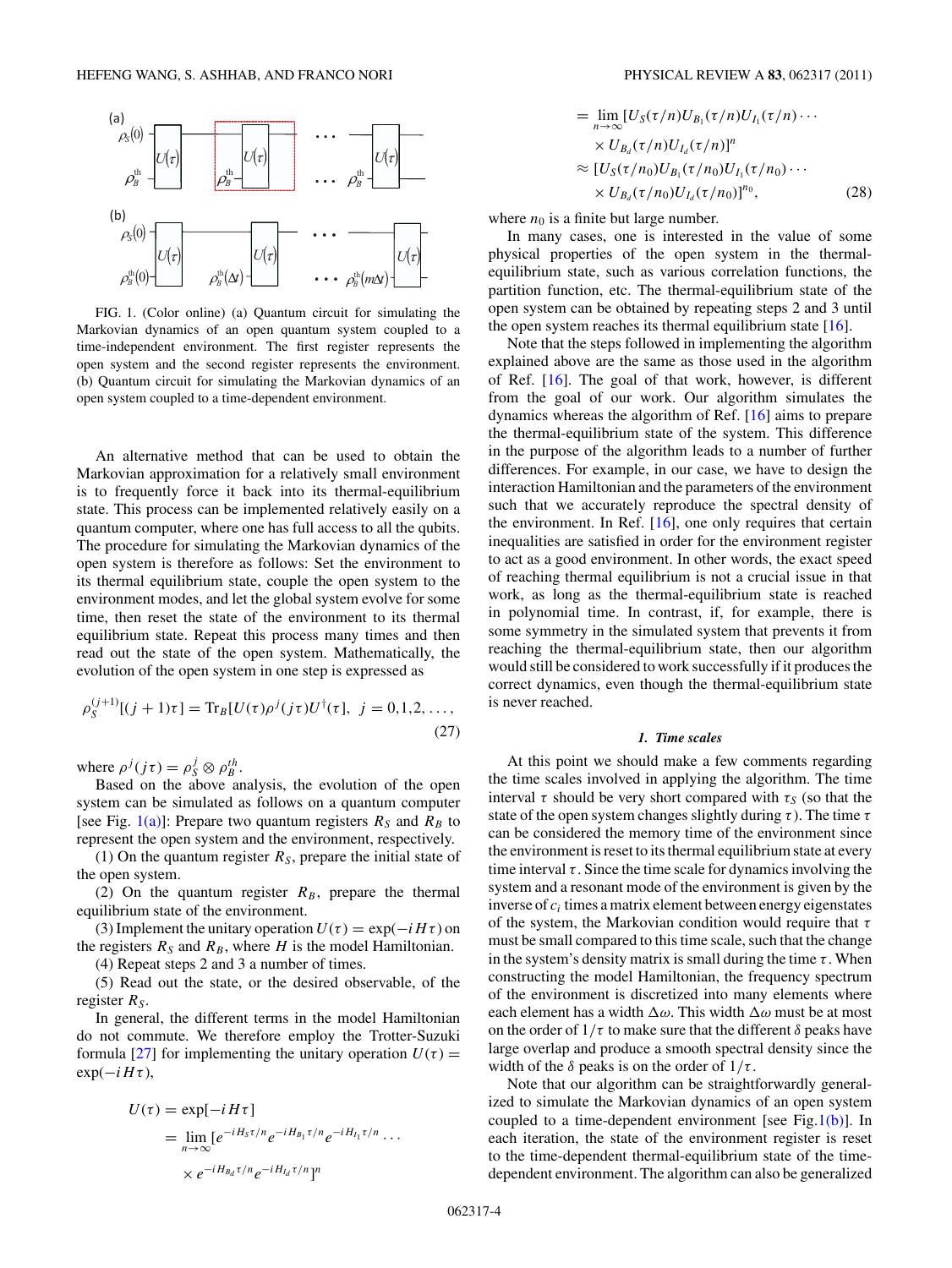<span id="page-4-0"></span>for the case of an open system that is simultaneously coupled to two or more different environments with different temperatures.

## *2. Sequential application of the different dissipation channels*

In the above procedure for simulating the dynamics of an open quantum system, we have assumed that each mode in the environment is represented by one qubit. In the quantum circuit shown in Fig.  $1(a)$ , the environment quantum register  $R_B$  is prepared in the thermal-equilibrium state of all the environment qubits with all the different frequencies. The operator  $U(\tau)$  acts in the state space of the system qubits and all the environment qubits.

In this subsection, we show that one can reduce the number of qubits required to represent the environment by having each qubit represent multiple environment modes. In this approach each "evolve-reset"step in the algorithm above is split into multiple evolve-reset steps, and in each one of those steps a qubit represents one environment mode. However, the qubit is reset to different frequencies in the different steps such that it produces the effect of multiple environment modes on the system. Under certain conditions even a single qubit can be used to represent the entire environment: The parameters of this qubit are sequentially alternated between several different settings such that the sequence covers all the dissipation channels of the environment.

In the master equation shown in Eq.  $(3)$ , the derivative of the reduced density matrix of the open system is described by a sum over the decay processes of the open system through all the different dissipation channels. In the simulation algorithm, the decay of the open system in one step of the evolution can be expressed as

$$
\rho_S^{\text{int}}[(j+1)\tau] = \text{Tr}_B\{U^{\text{ int}}(\tau)[\rho_S(j\tau) \otimes \rho_B^{th}]U^{\text{int}\dagger}(\tau)\}
$$
  
=  $(1 - \tau \Gamma)\rho_S^{\text{int}}(j\tau),$  (29)

where  $\Gamma$  is a superoperator that describes the decay of the open system and it is a sum over the contributions from all the different environment modes (the superscript "int" indicates the interaction picture). Let  $\Gamma_j$  denote the superoperator that describes the decay of the open system caused by the coupling of the open system to only the *j* th environment mode. If the open system undergoes a small change during the time *τ* , such that  $τ\Gamma \ll 1$  (i.e., all the eigenvalues of  $Γ$  times *τ* are much smaller than 1), then the evolution of the open system can be approximated as

$$
1 - \tau \Gamma \approx (1 - \tau \Gamma_1)(1 - \tau \Gamma_2) \cdots (1 - \tau \Gamma_d).
$$
 (30)

Therefore, the decay of the open system can be simulated by applying the environment modes to the open system sequentially.

As a result, an alternative approach for simulating the dynamics of an open system goes as follows: We divide the environment modes into a few sets and let the different sets interact with the open system sequentially. In this way, we effectively simulate the interaction between the open system and all the different modes in the environment. The

Hamiltonian for the open system interacting with the *i*th set of the environment modes is given by

$$
H^{(i)} = H_S + \sum_{k=1}^{d_i} H_{B_k}^{(i)} + \sum_{k=1}^{d_i} H_{I_k}^{(i)},
$$
(31)

where  $i = 1, 2, \ldots, d/d_i$  and  $d_i$  is the number of the environment modes in each set.

One point that requires a little bit extra care here is that each mode in the environment is coupled to the system in only one step out of *d/di* steps, whereas the system Hamiltonian  $H<sub>S</sub>$  is applied in all of the steps. One therefore needs to be careful how to calculate the elapsed time in the simulated system. If the Hamiltonian in Eq.  $(31)$  is applied with a given value of  $\tau$ , then after covering all the  $d/d_i$  sets of environment modes the system Hamiltonian would have induced a change corresponding to a time  $\tau d/d_i$ , while each environment mode would have induced a change corresponding to a time  $\tau$ . In order to avoid any problems arising from this inconsistency, one can note that decoherence rates are proportional to the spectral density (and therefore proportional to  $c_i^2$ ) from the interaction Hamiltonian. One can then use a rescaled Hamiltonian:

$$
\widetilde{H}^{(i)} = H_S + \sum_{j=1}^{d_i} H_{B_j}^{(i)} + \sqrt{\frac{d}{d_i}} \sum_{j=1}^{d_i} H_{I_j}^{(i)}.
$$
 (32)

If this Hamiltonian is now applied for a time  $\tau$ , then after covering all the different environment modes both the system Hamiltonian and the coupling to the environment would have induced changes that correspond to a time  $\tau d/d_i$ , removing the inconsistency in the elapsed time. Note that in order to guarantee the validity of the Markovian approximation, to guarantee the validity of the Markovian approximation, the rescaled coupling strengths  $c_i\sqrt{d/d_i}$  must still be small compared to  $1/\tau$ .

The new procedure for simulating the Markovian dynamics of open systems is implemented on a quantum computer as follows:

(1) On the quantum register  $R<sub>S</sub>$ , prepare the initial state of the open system.

(2) On the quantum register  $R_B$ , prepare the thermalequilibrium state of the qubits representing a subset of the environment modes.

(3) Implement the unitary operation  $U_i(\tau) = \exp[-i\widetilde{H}^{(i)}\tau]$ on the registers  $R_S$  and  $R_B$ .

(4) Perform steps 2 and 3 for another set of environment modes, and keep repeating this process until the algorithm runs over all the sets of the environment modes.

(5) Repeat steps 2–4 a number of times.

(6) Read out the state, or the desired observable, of the register  $R<sub>S</sub>$ .

In Eq.  $(30)$ , the error in the decay of the open system introduced by sequentially applying the dissipation channels, up to second order in  $\tau$ , is  $\tau^2 \sum_{i,j} \Gamma_i \Gamma_j$ . In the case of using only a single qubit to represent the environment, the algorithm will have an error of  $d^2\tau^2\overline{\Gamma}_0^2$ , where  $\overline{\Gamma}_0$  denotes the overall scale of the decay rate of the open system caused by the coupling of the open system to a single environment mode. When *d* is large, this approximation can introduce a large error. On the other hand, if we use more qubits to represent the environment,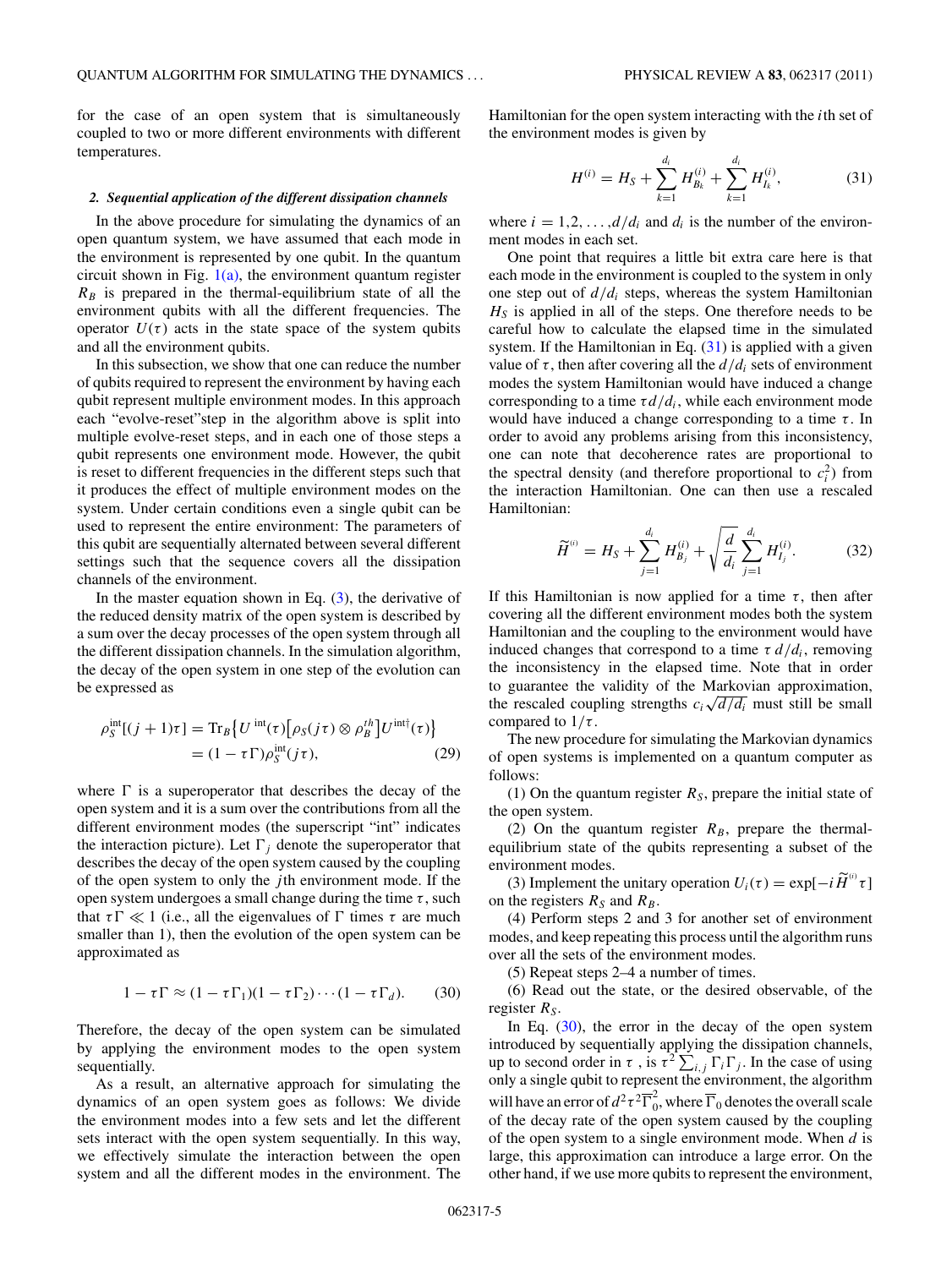<span id="page-5-0"></span>the errors will be smaller because there will be fewer terms in the sum for the error.

## **C. State preparation and readout**

In the algorithm, the initial state of the global system is set to  $\rho_S(0) \otimes \rho_B^{\text{th}}$ , where  $\rho_S(0)$  is the initial state of the open system and  $\rho_B^{\text{th}}$  represents the thermal-equilibrium state of the environment. To prepare the initial state of the global system on a quantum computer, we prepare two quantum registers  $R<sub>S</sub>$  and  $R<sub>B</sub>$  to represent the open system and the environment, respectively. In general, the thermal-equilibrium state of the environment is a mixed state. In order to prepare the mixed state  $\rho_B^{\text{th}}$  as shown in Eq. [\(19\)](#page-2-0), we can generate a random integer *j*, where  $j \in [1, L]$ , with probability  $P_j$ . Then we prepare the corresponding state  $|j\rangle$  on the quantum register  $R_B$ . We repeat this step many times. This procedure produces an ensemble (in time) of states  $|j\rangle$  with the corresponding probabilities  $P_i$ . This ensemble gives the same effect as the case where the quantum register  $R_B$  is prepared in a thermal-equilibrium state in every time step.

As discussed in Sec. II.A, in the absence of interactions between the environment qubits, the thermal-equilibrium state of the environment is a tensor product of the thermalequilibrium states of the individual qubits as shown in Eq. [\(24\)](#page-2-0). In such cases, the thermal-equilibrium state of the environment can be prepared in a simpler way: Randomly generating 0 or 1 with respective probabilities  $(1 - p_k)$  and  $p_k$ , then preparing the corresponding states  $|0\rangle$  or  $|1\rangle$  on the environment qubit, and repeating this step many times, the mixed state  $\rho_B^{\text{th}}$  can be prepared. In this procedure, an ensemble (in time) of states  $|0\rangle$ and  $|1\rangle$  with the corresponding probabilities  $p_k$  and  $(1 - p_k)$ is produced, and it gives the same effect as the case where the environment qubit is prepared in a thermal-equilibrium state in every time step.

Observing the decoherence dynamics can be performed in a number of different ways. For example, the phase estimation procedure [\[27\]](#page-10-0) can be used to measure the energy of the open system, and one can then monitor the dynamics of the energy distribution.

Alternatively, any matrix element in the density matrix of the open system can be obtained using a quantum estimator [\[28,29\]](#page-10-0) as shown in Fig. 2. In the circuit for the quantum estimator, if we prepare the second register in the state  $|\varphi\rangle$  and the third register in the state  $|\psi\rangle$ , then the value of  $|\langle \varphi | \psi \rangle|$  can be estimated by performing single-qubit measurements on the index qubit. Through some derivation [\[28\]](#page-10-0) we have

$$
P(0) = \frac{1}{2}(1 + |\langle \varphi | \psi \rangle|^2),
$$
 (33)



FIG. 2. Quantum circuit for a quantum estimator. *H* represents the Hadamard gate and SWAP represents the swap gate.

where  $P(0)$  is the probability for obtaining the state  $|0\rangle$  in the index qubit. If the third register is in a mixed state  $\rho<sub>S</sub>$ , then we have

$$
P(0) = \frac{1}{2}(1 + \langle \varphi | \rho_S | \varphi \rangle). \tag{34}
$$

For the readout of the state of the open system in some chosen basis  $\{|n\rangle\}$ , any diagonal element  $\rho_{nn}^S = \langle n|\rho_S|n\rangle$  can be estimated by preparing the second register in the state  $|n\rangle$ and the third register in the state  $\rho_S$ . For the off-diagonal elements  $\rho_{mn}^S = \langle m|\rho_S|n\rangle$ , the real part of  $\rho_{mn}^S$  can be estimated by preparing the second register in the state  $|\varphi\rangle = (m) +$ by preparing the second register in the state  $|\varphi\rangle = (m) + |n\rangle$ )/ $\sqrt{2}$ . The imaginary part of  $\rho_{mn}^S$  can be estimated by setting  $|\psi\rangle$  =  $(|m\rangle + i|n\rangle)/\sqrt{2}$ .

The circuit shown in Fig. 2 can also be used for evaluating the expectation values of arbitrary observables. For an operator *F*, by applying the technique developed in Refs. [\[28,29\]](#page-10-0), one can obtain the value of  $\langle F \rangle_{\rho_S}$ . Then combined with the quantum circuit for simulating the Markovian dynamics of open systems, one can simulate the evolution of the expectation values of the physical observables. Various correlation functions can also be obtained using this technique.

## **D. Simulating pure dephasing of a quantum system**

So far we have concentrated on the case where the nonunitary part of the dynamics is caused by the environment modes that are resonant with the open system. This picture is valid for energy relaxation. Pure dephasing, on the other hand, is caused by low-frequency noise. Such low-frequency noise can also be generated using the algorithm explained in the previous subsections: Whenever an environment qubit's state is changed from the ground to the excited state or vice versa, the open system feels a telegraph-noise-like change. This telegraph noise then causes (mostly) pure dephasing in the system. Although this effect can be induced using environment qubits, there is a simpler method to generate telegraph noise. The telegraph noise is essentially a classical noise signal affecting the open system. There is therefore no need to use qubits in order to produce this classical signal. It can be generated using a classical algorithm and added to the system Hamiltonian  $H<sub>S</sub>$ . If different noise signals are used in the different runs of the algorithm, the density matrix of the system (averaged over the different realizations) will exhibit dephasing dynamics as a function of time.

For an open system coupled to many fluctuators, the Hamiltonian for the system can be expressed as [\[30\]](#page-10-0) [see Eq.  $(11)$  for comparison]

$$
H = H_S + \sum_{k} \chi_k(t) \widetilde{A}_k, \tag{35}
$$

where

$$
\chi_k(t) = \sum_i v_{ik} \xi_{ik}(t). \tag{36}
$$

The random functions  $\xi_i(t)$  characterize the fluctuators' state, instantly switching between  $\pm 1/2$  at random times. Therefore, the simulation of the open system coupled to a bath of many fluctuators is reduced to simulating a closed quantum system, which will reduce the resources required for performing the simulation.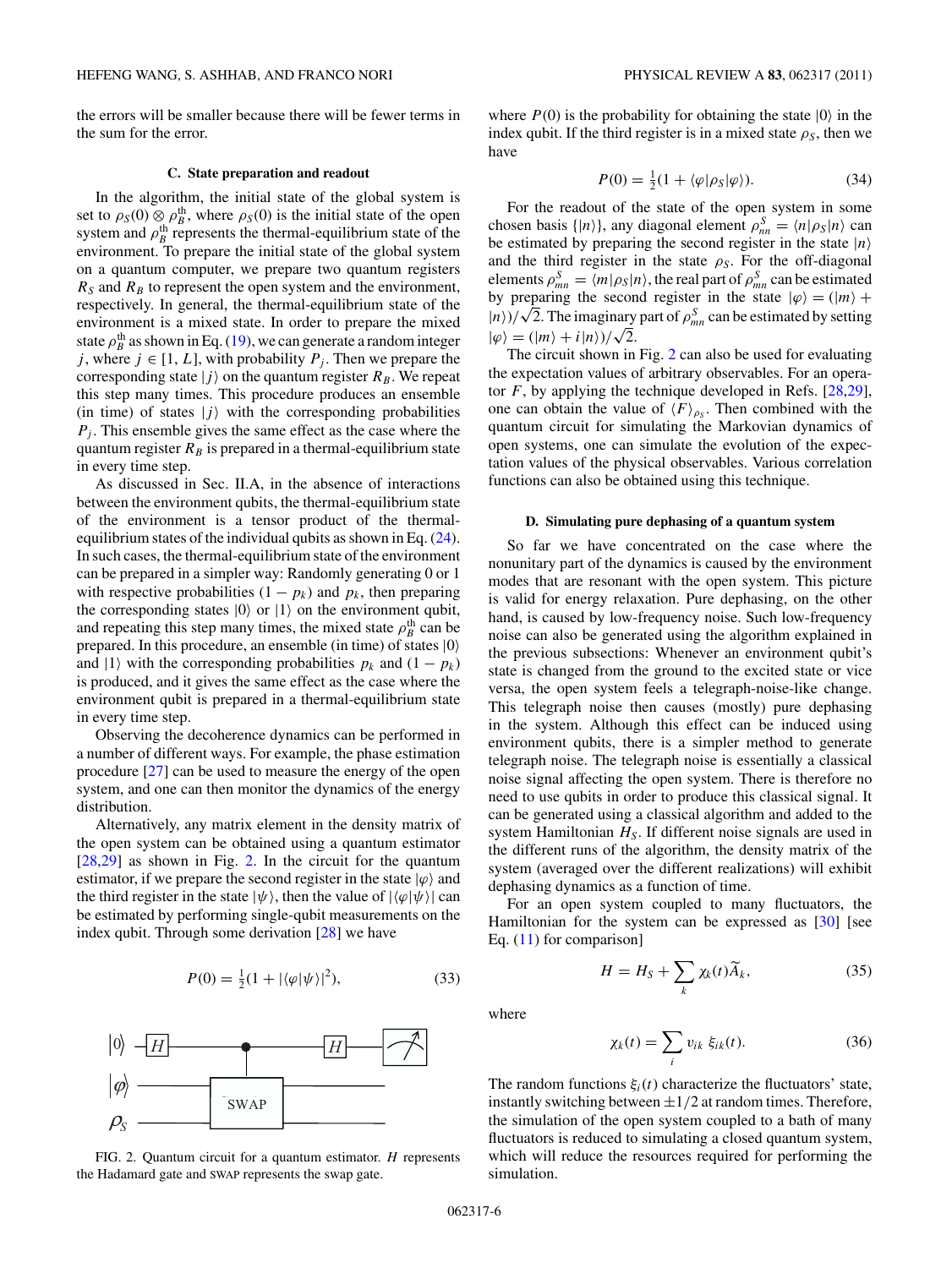<span id="page-6-0"></span>In simulating the dynamics of a quantum system coupled to many fluctuators, we prepare the initial state of the system on a quantum register, then implement the unitary operation  $U = \exp(-i H \tau)$ . Since the signal  $\chi(t)$  is random, to obtain the evolution of the quantum system, we have to run the algorithm many times with a different signal  $\chi(t)$  in each run.

The noise spectrum of a noise signal is defined as [\[31\]](#page-10-0)

$$
s(\omega) = \frac{1}{\pi} \int_0^\infty dt \, \cos \omega t \langle \chi(t) \chi(0) \rangle. \tag{37}
$$

In order to generate the telegraph-noise signal [\[32\]](#page-10-0), we assume that the environment contains a number of fluctuators. Each fluctuator switches between two possible configurations with switching rate  $\gamma_i$ , and couples to the system with a coupling strength *vi*. The corresponding contribution of a fluctuator to the noise spectrum is a Lorentzian [\[31\]](#page-10-0),

$$
s_i(\omega) = \frac{v_i^2 \gamma_i}{4\pi \left(\omega^2 + \gamma_i^2\right)}.
$$
\n(38)

The (low-frequency) noise spectrum of the entire environment is the sum of the noise spectra of all the fluctuators,

$$
S(\omega) = \sum_{i} \frac{v_i^2 \gamma_i}{\omega^2 + \gamma_i^2}.
$$
 (39)

By adjusting the parameters  $\gamma_i$  and  $v_i$ , one can produce a variety of noise spectra. A typical example in practical situations is 1*/f* noise. If the number and density of fluctuators is sufficiently large, and the distribution of the switching rates of the fluctuators  $D(\gamma) \propto \gamma^{-1}$ , and is independent of the distribution of the coupling strengths between the fluctuators and the open system, the sum over the fluctuators produces the  $1/f$  noise spectrum [\[33\]](#page-10-0),

$$
S(\omega) = \frac{G}{\omega},\tag{40}
$$

where *G* is a constant.

# **E. Simulating the non-Markovian dynamics of an open system**

The quantum algorithm presented above for simulating the Markovian dynamics of an open system can also be used for simulating a class of non-Markovian dynamics of open systems. A common situation where non-Markovian dynamics occurs is the case where a small number of degrees of freedom in the environment are coherent enough that they have non-negligible memory effects in their interaction with the open system [\[13\]](#page-9-0). Examples of this situation include the relaxation dynamics of an atom through a cavity that has a high quality factor (see, e.g., Ref. [\[13\]](#page-9-0)) and the relaxation dynamics of a superconducting qubit close to resonance with a coherent two-level defect (see, e.g., Ref. [\[34\]](#page-10-0)).

When a small number of degrees of freedom in the environment are responsible for the non-Markovian dynamics, and assuming that one has sufficient understanding of these degrees of freedom (i.e., their intrinsic Hamiltonian, their coupling to the system, and their decoherence mechanisms and rates), it becomes relatively straightforward to include them in the algorithm. One now adds the appropriate number of ancilla qubits needed to describe these degrees of freedom. When implementing the evolve-reset part of the algorithm, one treats

the additional degrees of freedom as part of the system (i.e., they are not reset to their initial state). When the measurement is performed at the end of the algorithm, however, only the system qubits are used and the additional degrees of freedom are ignored. This step corresponds to taking the trace over the state of these degrees of freedom.

The introduction of the additional degrees of freedom increases the resource requirements (which will be the subject of Sec. III) as follows: The number of qubits used in implementing the unitary operation  $U(\tau)$  is increased by  $log(D_{ext})$ , where  $D_{ext}$  is the number of degrees of freedom in the environment that are responsible for the non-Markovian dynamics. Since the interactions in the expanded system should still be local, the scaling of resources will still be polynomial in system+ancilla size and therefore efficient.

## **F. Implementing environments other than spin baths**

Our algorithm simulates the effect of the environment using a set of ancilla qubits that each represents one spin in a bath of independent spins [\[35\]](#page-10-0). This type of environment is rather straightforward to implement, since the properties and manipulation of the environment are done by considering the ancilla qubits one at a time. For a variety of purposes, this spin bath is sufficient for the implementation of the desired quantum simulation. However, the spin bath has certain limitations. For example, the two-level nature of the environment elements (i.e., spins) means that increasing the temperature will reduce the number of spins that are in their ground states, thus reducing the relaxation rate induced by this environment [\[26\]](#page-10-0). This behavior contrasts with the case of a bath of harmonic oscillators, where both relaxation and excitation rates increase with increasing temperature. Therefore, if one is interested in the temperature dependence of the dynamics, one needs to be careful about the differences between different types of environments.

One possible technique to use a spin bath in order to simulate an oscillator bath and obtain the correct temperature dependence is to calculate a modified (temperature-dependent) spectral density for the spin bath and use this spectral density in the simulation. Alternatively, different types of environments can be simulated by modifying the algorithm such that each element in the environment is encoded into multiple qubits that are treated as a single physical object. For example, one could use *n* environment qubits to represent the lowest  $2^n$  energy levels of a harmonic oscillator and then design a Hamiltonian where this harmonic oscillator represents one mode in the environment. Thus, one can simulate the dynamics of an open quantum system interacting with a bath of harmonic oscillators. Note that the state preparation and the form of the Hamiltonian become more complicated in this case than in the case of a spin bath.

# **III. RESOURCE ESTIMATION**

In this section, we discuss the resources including the number of qubits and the operations needed for implementing the algorithm.

As shown in Fig.  $1(a)$ , the number of qubits required for simulating the Markovian dynamics of the open system is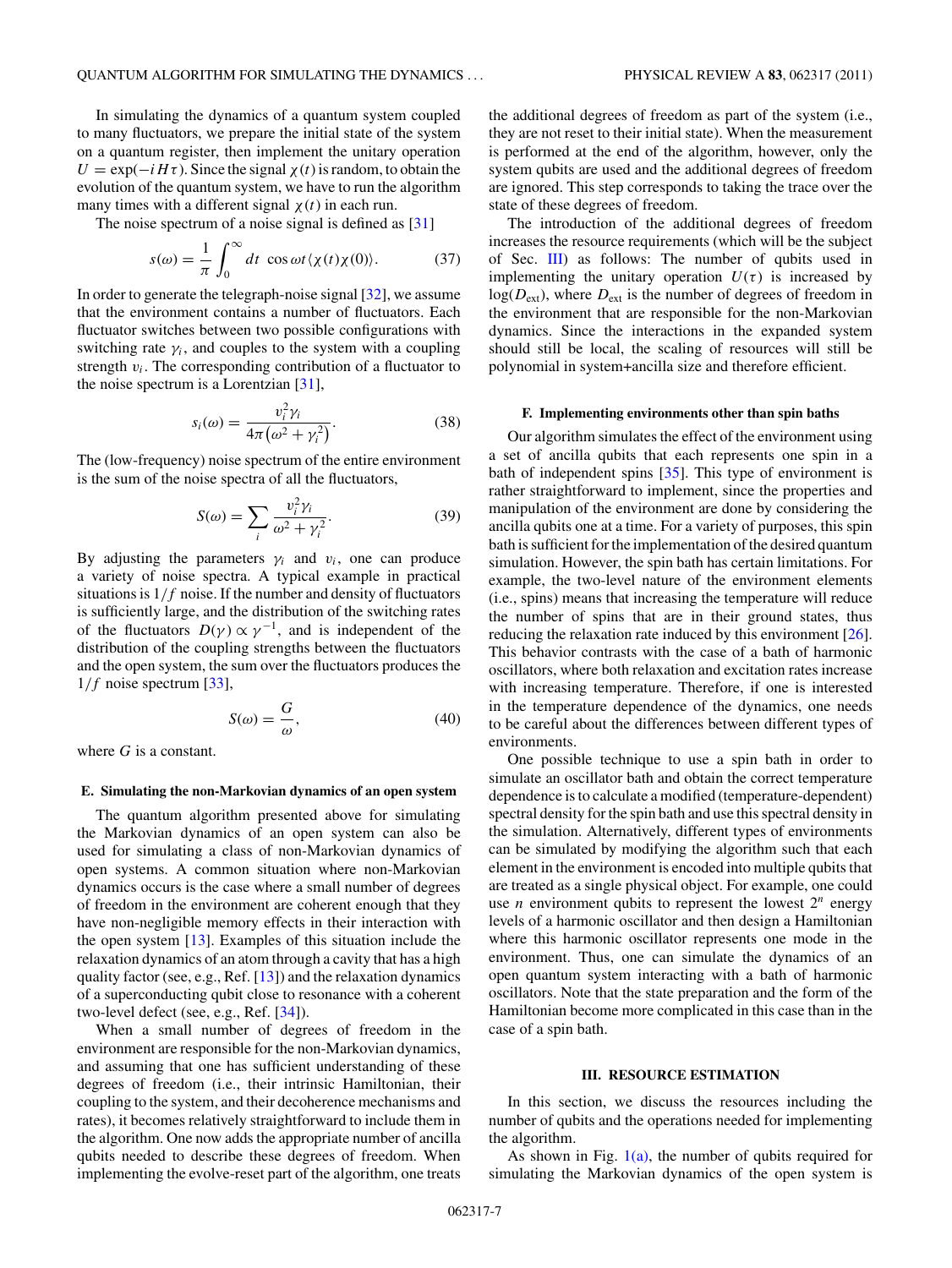<span id="page-7-0"></span> $\lceil \log_2 N \rceil + d$  (here  $\lceil x \rceil$  provides the smallest integer larger than  $x$ , or equal to  $x$  if  $x$  is an integer), where  $N$  is the dimension of the Hilbert space of the open system, and *d* is the total number of qubits representing the environment. In the quantum estimator for the readout of the state of the open system,  $\lceil \log_2 N \rceil + 1$  additional qubits are needed as shown in Fig. [2.](#page-5-0) Therefore the total number of qubits for simulating the Markovian dynamics of open systems is  $2\lceil \log_2 N \rceil + d + 1$ . One could also use the ancilla qubits that are used in representing the environment in the readout of the state of the open system, which would reduce the number of qubits used in the algorithm to max $[ \lceil \log_2 N \rceil + d$ ,  $2 \lceil \log_2 N \rceil + 1]$ .

The unitary operation  $U(\tau) = \exp(-i H \tau)$ , where *H* is the model Hamiltonian, is implemented a finite number *m* of times. To implement  $U(\tau)$  on the quantum circuit, we employ the Trotter-Suzuki formula as shown in Eq. [\(28\)](#page-3-0), in which  $U(\tau)$  is approximated by the product of  $(2d + 1)^{n_0}$  unitary transformations, where  $n_0$  is the parameter for dividing the time in the Trotter expansion. Therefore the number of unitary operations needed in the quantum circuit shown in Fig.  $1(a)$ is  $m(2d + 1)^{n_0}$ . Note one could obtain higher efficiency using higher order Suzuki-Trotter formulas, as discussed in Ref. [\[36\]](#page-10-0).

In the second approach we presented, the environment is represented using a few or a single qubit. The number of qubits required for simulating the dynamics of open systems is  $2\lceil \log_2 N \rceil + d_i + 1$ , where  $d_i$  is the number of qubits representing the environment.

The unitary operations implemented for each set of qubits are  $U_i(\tau) = \exp[-i\widetilde{H}^{(i)}\tau]$ , where  $\widetilde{H}^{(i)}$  is given in Eq. [\(32\)](#page-4-0). Thus implementing  $U_i(\tau)$  on the circuits by employing the Trotter-Suzuki formula requires  $(2d<sub>i</sub> + 1)<sup>n<sub>0</sub></sup>$  unitary operations. For *d/di* sets of the environment elements where each set of the elements is implemented *m* times, the total number of unitary operations that need to be implemented is *m d/di*  $(2d_i + 1)^{n_0}$ .

In preparing the initial state of the global system, we have to prepare the thermal-equilibrium state of the environment, which is a mixed state, a number of times. To prepare the thermal-equilibrium state  $\rho_B^{\text{th}}$  as shown in Eq. [\(19\)](#page-2-0), we prepare the state  $|j\rangle$  with the corresponding probability  $P_j$ , and repeat this step many times. In running the algorithm, these basis states are fed to the register  $R_B$  in the quantum circuit in Fig.  $1(a)$  one at a time, and run the algorithm many times with the register  $R_B$  prepared in the basis states. For each basis state  $|j\rangle$ , we need to reset the state on the register  $R_B$  *m* times in the algorithm. To do this, we need to erase the state on the register  $R_B$  and then prepare  $R_B$  in state  $|j\rangle$ . We can first perform a measurement on the register  $R_B$ , the state on  $R_B$  collapse to a basis state, then we can perform a unitary operation to rotate this state into the state  $|j\rangle$ .

In the readout of the state of the open system, we employ the quantum estimator, in which the information of the open system is obtained by performing single-qubit measurements on the index qubit and taking the average. We have to prepare many copies of the state of the open system in order to obtain accurate results. Both this procedure and the procedure for preparing the thermal-equilibrium state of the environment require running the algorithm many times. The number of times for running the algorithm, however, does not depend

TABLE I. Resource needed for implementing the algorithm. Here  $\lceil x \rceil$  provides the smallest integer larger than *x*, or equal to *x* if *x* is an integer. *N* is the dimension of the Hilbert space of the open system, *d* is the total number of qubits needed in representing the environment in one time, and  $d_i$  is the number of qubits used in representing the environment in approach 2. *m* is the number of times the unitary operation  $U(\tau) = \exp(-i H \tau)$  is implemented, and  $n_0$ is the parameter for dividing the time in the Trotter expansion in Eq. [\(28\)](#page-3-0).

| Algorithm  | No. of qubits                       | No. of operations         |  |
|------------|-------------------------------------|---------------------------|--|
| Approach 1 | $2\lceil \log_2 N \rceil + d + 1$   | $O[m(2d+1)^{n_0}]$        |  |
| Approach 2 | $2\lceil \log_2 N \rceil + d_i + 1$ | $O[md/d_i(2d_i+1)^{n_0}]$ |  |

on the dimension of the Hilbert space of the open system. Therefore the algorithm can be implemented efficiently using  $O[m 2d + 1^{n_0}]$  [or  $O[m(d/d_i)2d_i + 1^{n_0}]$ , if the environment is represented using *di* qubits] unitary operations. All these results are summarized in Table I.

# **IV. EXAMPLE: A TWO-LEVEL SYSTEM IN A SPIN BATH**

In this subsection, we consider the example of simulating the Markovian dynamics of a two-level system that is immersed in a thermal bath of independent two-level systems. The Hamiltonian of the global system is given by

$$
H = -\frac{1}{2}\omega_s\,\sigma^z - \frac{1}{2}\sum_k \omega_k\,\sigma_k^z + \frac{1}{2}\sigma^x\otimes \sum_k c_k\,\sigma_k^x,\quad (41)
$$

where  $\sigma^x$  and  $\sigma^z$  are the Pauli operators, and  $\omega_s$  and  $\omega_k$  are the frequencies of the two-level system and the environment modes, respectively. The first term is the Hamiltonian of the open system, the second term is the Hamiltonian of the environment, and the third term describes the interaction between the open system and the environment.

In this example, assuming Ohmic dissipation, the spectral density of the spin bath is expressed as [\[25\]](#page-10-0)

$$
J(\omega) = 2\pi \alpha \omega \exp(-\omega/\omega_c), \qquad (42)
$$

where  $\alpha$  is the dissipation coefficient and  $\omega_c$  denotes the cutoff frequency ( $\omega_c/\omega_s \gg 1$ ). Below we specify frequencies, temperatures, and times using a standard unit frequency  $\Delta_0$ . We first set  $\omega_s/\Delta_0 = 1$ ,  $\alpha = 2 \times 10^{-4}$ ,  $\omega_c/\Delta_0 = 100$ , and  $\beta\Delta_0 = 1$ . The frequency spectrum in the region  $\omega/\Delta_0 \in$ [0*.*8, 1*.*15] is discretized into eight elements at frequencies  $\omega_k/\Delta_0 = (0.80 + 0.05k)$ , with  $k = 0, 1, ..., 7$ . The width of each element is  $\Delta \omega / \Delta_0 = 0.05$ . The coupling coefficients  $c_k$ are determined using Eq. [\(14\)](#page-2-0).

For this example, the analytical results for the relaxation rate and the dephasing rate,  $1/T_1$  and  $1/T_2$ , can be derived under the Markovian approximation [\[14\]](#page-9-0) as

$$
\frac{1}{T_1} = \frac{1}{2}J(\omega = \omega_s), \quad \frac{1}{T_2} = \frac{1}{2T_1}.
$$
 (43)

The Markovian dynamics of the two-level system is simulated with the initial state of the open system being set to the excited state  $|e\rangle$  of the two-level system. We set the unitary evolution time  $\Delta_0 \tau = 30$ , and we obtain the evolution of the state of the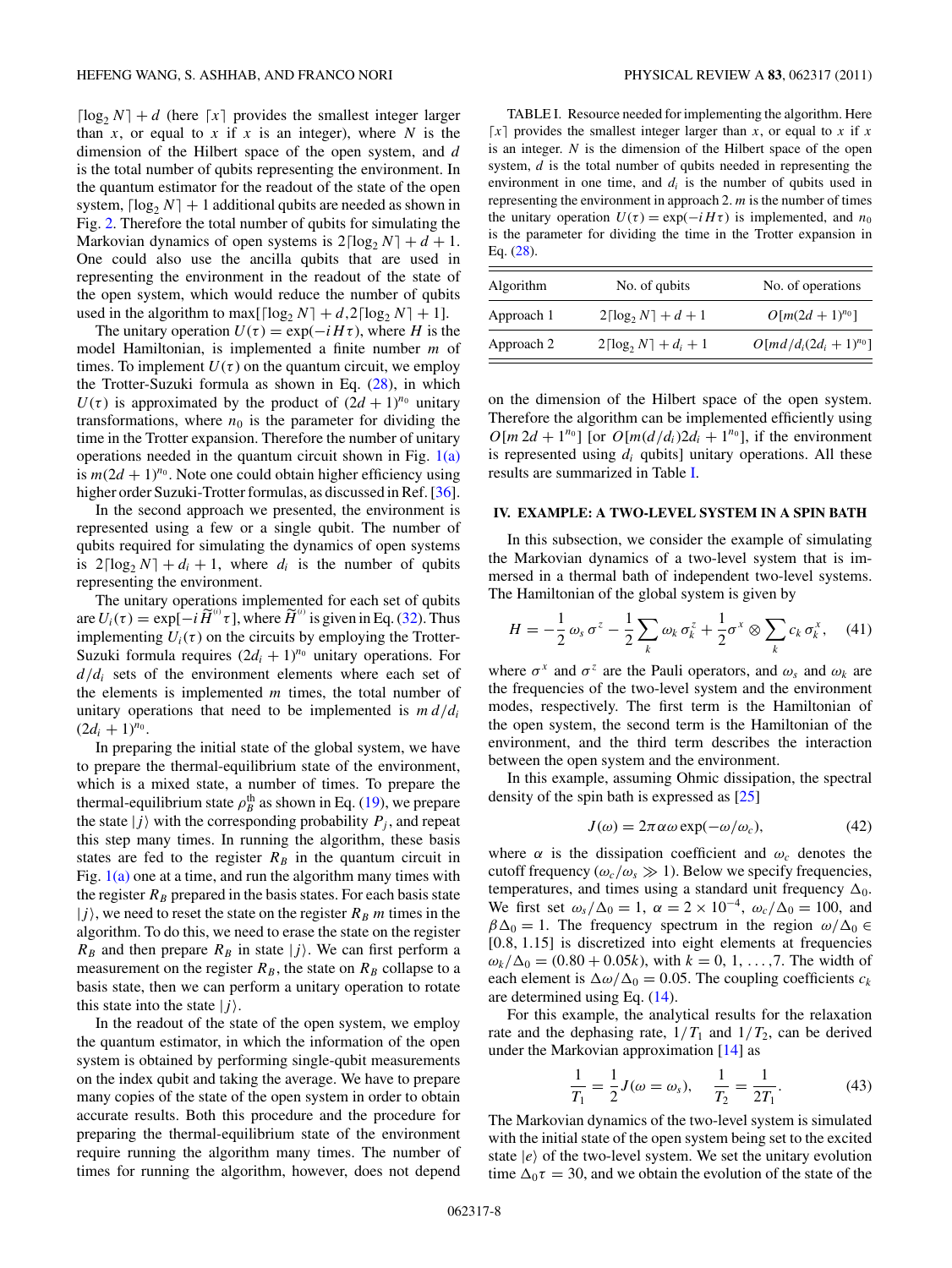<span id="page-8-0"></span>

FIG. 3. (Color online) The evolution of the matrix element *ρee* of a two-level system in a spin bath, where *ρee* denotes the diagonal element of the density matrix that describes the population of the excited state. The frequency of the environment mode in the region  $\omega/\Delta_0 \in [0.8, 1.15]$  is divided into eight elements with equal width and each element is represented by a qubit. The Hamiltonian for the global system is given by Eq. [\(41\)](#page-7-0). The unitary evolution time  $\Delta_0 \tau = 30$ . The red solid line represents the analytical result for the evolution of  $\rho_{ee}$  with the initial state  $|e\rangle$ . The black square dots represent the simulated results for the evolution of *ρee*.

open system. The relaxation dynamics of the two-level system is shown in Fig. 3.

From Fig. 3, we can see that there is a clear discrepancy between the relaxation rates obtained from the numerical simulation and the exact results given by Eq. [\(43\)](#page-7-0). This discrepancy is due to the fact that we used Eq. [\(14\)](#page-2-0) to determine the coupling coefficients  $c_k$  even though only eight  $\delta$  peaks are used to represent the spectral density:

$$
J(\omega) = \pi \sum_{k=1}^{k=8} c_k^2 \,\delta(\omega - \omega_k). \tag{44}
$$

Each  $\delta$  peak has the analytical form [\[16\]](#page-9-0),

$$
\delta\left(\frac{\omega - \omega_0}{\Delta_0}, \tau \Delta_0\right) = \frac{1 - \cos[\tau(\omega - \omega_0)]}{\pi \tau \Delta_0[(\omega - \omega_0)/\Delta_0]^2}.\tag{45}
$$

In Eq.  $(14)$ , a good approximation can be achieved when many *δ* peaks are used to represent the spectral density and the peaks cover a sufficiently wide range of frequencies. The eight peaks used in our simulation do not satisfy these conditions.

In order to further demonstrate the above explanation of the discrepancy, in Fig. 4 we show the relaxation rate as a function of the frequency  $\omega_s$  of the two-level system. There we compare the numerical results obtained from the simulation—the analytical results obtained from Eq. [\(43\)](#page-7-0) with the spectral density given by Eqs.  $(44)$  and  $(45)$  and the coupling coefficients determined through Eq. [\(14\)](#page-2-0), and the exact results obtained from Eq. [\(43\)](#page-7-0) with the spectral density given by Eq. [\(42\)](#page-7-0). From Fig. 4 we can see that the numerical results for the relaxation rate obtained from the simulation



FIG. 4. (Color online) The relaxation rate of the two-level system as a function of its frequency. The black squares represent the results obtained from the simulation of the algorithm; the blue dotted line represents the relaxation rate obtained by using the spectral density that is spanned by eight  $\delta$  peaks in Eq. (44); and the red solid line represents the relaxation rate obtained from the analytical spectral density in Eq. [\(42\)](#page-7-0). Obviously only the first two ones agree well with each other.

fit very well the analytical results of the eight-peak spectral



FIG. 5. (Color online) The relaxation rate of the two-level system as a function of the frequency of the two-level system. The black square dots represent the results obtained from the simulation of the algorithm using the improved coupling coefficients as discussed in the text; the blue dotted line represents the relaxation rate obtained by using the spectral density that is produced by eight *δ* peaks in Eq. (44) using the improved coupling coefficients; and the red solid line represents the relaxation rate obtained from the analytical spectral density in Eq. [\(42\)](#page-7-0).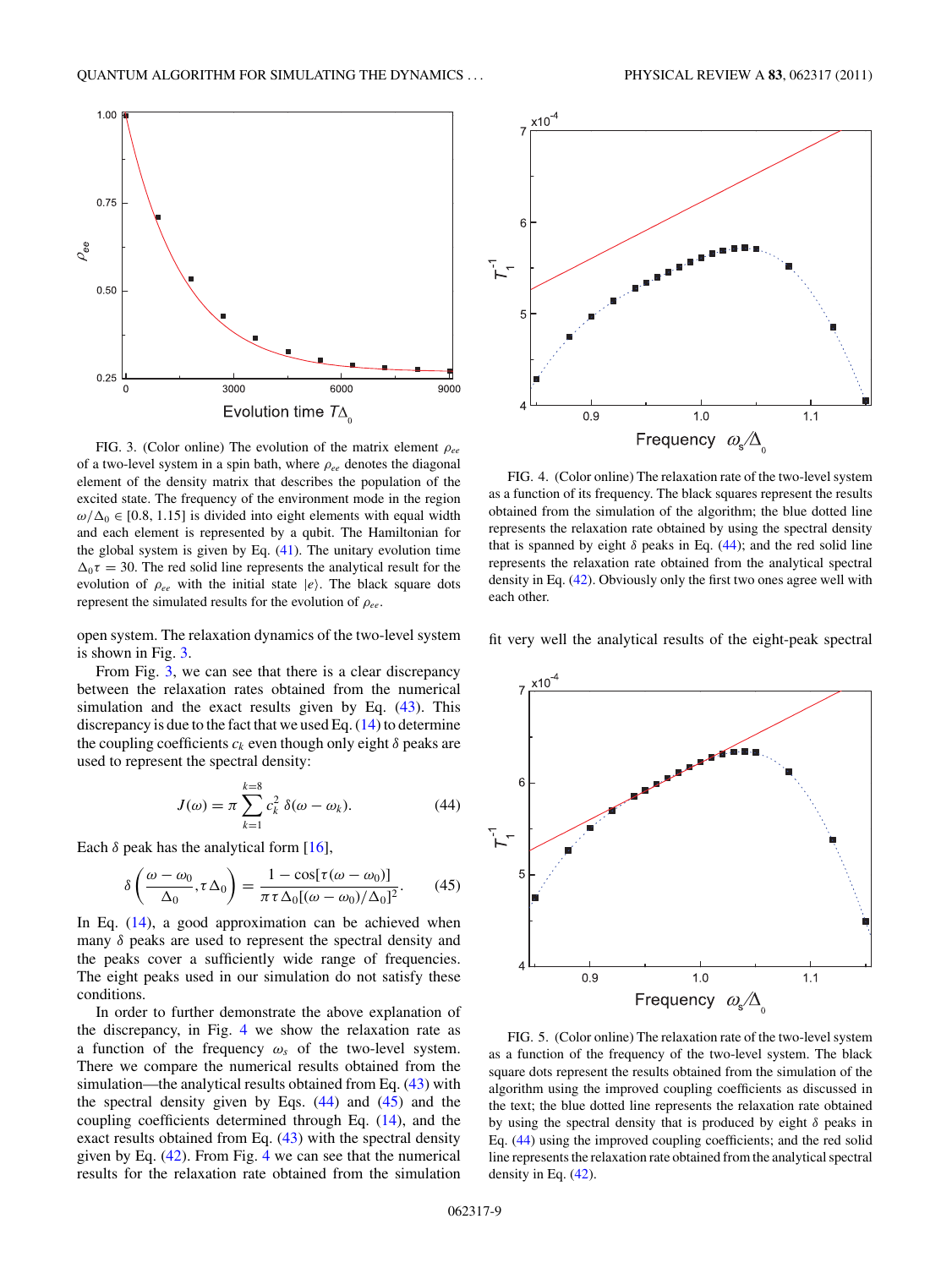<span id="page-9-0"></span>TABLE II. Results for simulating the Markovian dynamics of a two-level system using different number of qubits to represent the environment to sequentially simulate a total of eight dissipation channels. *N* denotes the number of qubits representing the environment modes. The exact result for  $T_1$  is  $T_1^{\text{exact}} = 2/J(\omega = \Delta_0)$ , and  $T_2^{\text{exact}} = 2T_1$ . The results here are obtained using the improved choice of the coupling coefficients as discussed in the text. The results are essentially independent of *N*.

| N                        |       |       |       |       |
|--------------------------|-------|-------|-------|-------|
| $T_1/T_1^{\text{exact}}$ | 0.998 | 0.998 | 0.998 | 0.996 |
| $T_2/T_1^{\text{exact}}$ | 1.994 | 1.990 | 1.991 | 1.991 |

density, while both have a systematic deviation from the exact results.

This systematic deviation from the exact results can be eliminated by plugging in the analytical form of the *δ* peaks as shown in Eq.  $(45)$  into Eq.  $(44)$  for the eight elements and then obtaining an improved approximation for the coupling coefficients  $c_k$ . In Fig. [5,](#page-8-0) we show the relaxation rate as a function of the frequency of the two-level system using the improved choice of the coupling coefficients. One can see that in the region around  $\omega_s/\Delta_0 = 1.0$ , the numerical results are now in good agreement with the exact results.

We also perform the same simulation with the sequential application of the different dissipation channels. In different simulations we use different numbers of qubits to represent the environment. We use 1*,*2*,*4*,* or 8 qubits to represent the environment using the improved choice of  $c_k$ . The ratios  $T_1/T_1^{\text{exact}}$  and  $T_2/T_1^{\text{exact}}$  are shown in Table II. One can see that they are in good agreement with the exact results and that the different simulations give essentially the same results.

We do not perform any numerical calculations for the simulation of pure dephasing using telegraph noise here, because such calculations would follow closely similar calculations that have been performed in the literature in theoretical studies of telegraph-noise-induced dephasing (see, e.g., Refs. [\[31,37\]](#page-10-0)).

# **V. CONCLUSION**

In this paper, we have presented an algorithm for simulating the Markovian dynamics of an open quantum system. The algorithm takes as an input the Hamiltonian of the open system, the operators through which the open system interacts with the environment, the spectral density of the environment, and temperature. One therefore does not explicitly deal with the master equation describing the dynamics. In the simulation, the environment is represented by a set of ancilla qubits that are designed to have the same effect on the open system as the simulated environment. We have also shown that different dissipation channels can be implemented sequentially, thus reducing the number of qubits needed to represent the environment. Pure dephasing also allows a reduction in the number of needed qubits, since it can be induced by a properly designed classical noise signal. The algorithm can also be used to simulate non-Markovian dynamics.

In the present algorithm, the ancilla qubits play a rather passive role in the sense that they only facilitate the dissipative dynamics of the system. These ancilla qubits could be used in a more active role as probes or actuators for the open quantum system. By monitoring the response of these ancilla qubits as they interact with the open system, one could obtain the energy spectrum of the system. Once the spectrum is known, the ancilla qubits can also be used to provide or absorb any given amount of energy and guide the system to any desired energy eigenstate. The details of this algorithm will be presented elsewhere.

## **ACKNOWLEDGMENTS**

We thank L.-A. Wu for helpful discussions. We acknowledge partial support from Defense Advanced Research Projects Agency , Air Force Office for Scientific Research, the Laboratory of Physical Sciences, National Security Agency, Army Research Office, National Science Foundation Grant No. 0726909, JSPS-RFBR Contract No. 09-02-92114, Grantin-Aid for Scientific Research (S), MEXT Kakenhi on Quantum Cybernetics, and Funding Program for Innovative Research and Development on Science and Technology (FIRST).

- [1] I. M. Buluta and F. Nori, Science **326**[, 108 \(2009\).](http://dx.doi.org/10.1126/science.1177838)
- [2] I. Kassal, J. D. Whitfield, A. Perdomo-Ortiz, M.-H. Yung, and A. Aspuru-Guzik, [Annu. Rev. Phys. Chem.](http://dx.doi.org/10.1146/annurev-physchem-032210-103512) **62**, 185 (2011).
- [3] R. Somma, G. Ortiz, J. E. Gubernatis, E. Knill, and R. Laflamme, Phys. Rev. A **65**[, 042323 \(2002\).](http://dx.doi.org/10.1103/PhysRevA.65.042323)
- [4] R. Somma, G. Ortiz, E. Knill, and J. E. Gubernatis, [Proc. SPIE](http://dx.doi.org/10.1117/12.487249) **5105**[, 96 \(2003\).](http://dx.doi.org/10.1117/12.487249)
- [5] G. Ortiz, J. E. Gubernatis, E. Knill, and R. Laflamme, *[Phys. Rev.](http://dx.doi.org/10.1103/PhysRevA.64.022319)* A **64**[, 022319 \(2001\).](http://dx.doi.org/10.1103/PhysRevA.64.022319)
- [6] A. Aspuru-Guzik, A. D. Dutoi, P. J. Love, and M. Head-Gordon, Science **309**[, 1704 \(2005\).](http://dx.doi.org/10.1126/science.1113479)
- [7] H. Wang, S. Kais, A. Aspuru-Guzik, and M. R. Hoffmann, *[Phys.](http://dx.doi.org/10.1039/b804804e)* [Chem. Chem. Phys.](http://dx.doi.org/10.1039/b804804e) **10**, 5388 (2008).
- [8] K. Temme, T. J. Osborne, K. G. Vollbrecht, D. Poulin, and F. Verstraete, [Nature \(London\)](http://dx.doi.org/10.1038/nature09770) **471**, 87 (2011).
- [9] C. W. Gardiner, *Quantum Noise* (Springer-Verlag, Berlin, 1991).
- [10] J. Stolze and D. Suter, *Quantum Computing* (Wiley-VCH, Weinheim, 2008).
- [11] W. P. Schleich and H. Walther (editors), *Elements of Quantum Information* (Wiley-VCH, Weinheim, 2008).
- [12] U. Weiss, *Quantum Dissipative Systems*, 3rd ed. (World Scientific, Singapore, 2008).
- [13] H.-P. Breuer and F. Petruccione, *The Theory of Open Quantum Systems* (Oxford University Press, New York, 2002).
- [14] C. Cohen-Tannoudji, J. Dupont-Roc, and G. Grynberg, *Atom-Photon Interactions* (John Wiley & Sons, New York, 1998).
- [15] D. Bacon, A. M. Childs, I. L. Chuang, J. Kempe, D. W. Leung, and X. Zhou, Phys. Rev. A **64**[, 062302 \(2001\).](http://dx.doi.org/10.1103/PhysRevA.64.062302)
- [16] B. M. Terhal and D. P. DiVincenzo, [Phys. Rev. A](http://dx.doi.org/10.1103/PhysRevA.61.022301) **61**, 022301 [\(2000\).](http://dx.doi.org/10.1103/PhysRevA.61.022301)